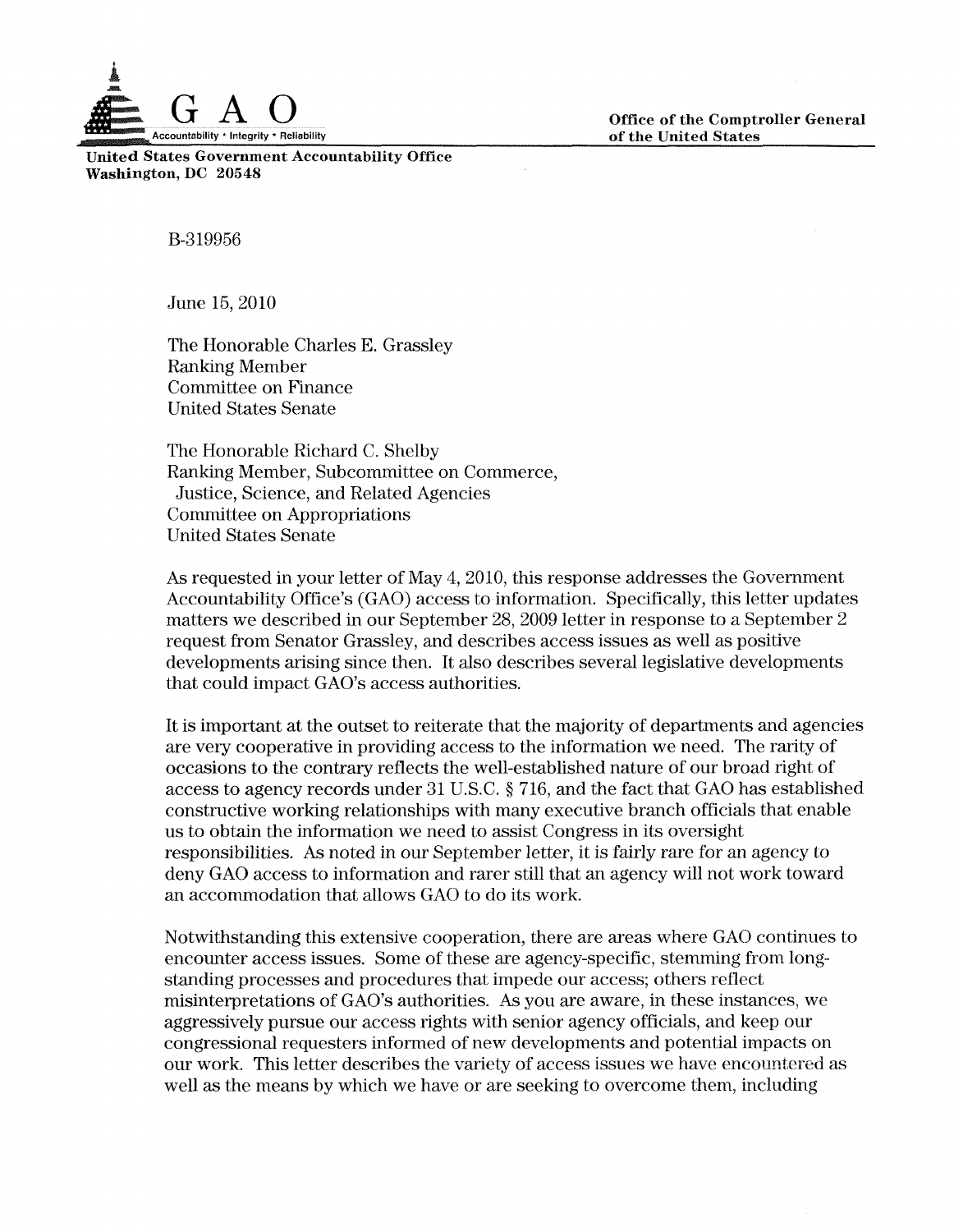legislative solutions that are currently pending. The following presents the status of our access issues at key agencies, along with legislative developments.

# **Department of Justice**

As described in our previous letter, Department of Justice (DOJ) protocols for working with GAO impose a centralized process for screening all GAO document requests and for arranging all meetings and interviews, thus delaying the release of requested documentation and requiring GAO to work through liaisons before gaining direct access to DOJ subject matter experts. This results in numerous delays in GAO access to information and unnecessary administrative and legal burdens for both DOJ and GAO. For example, because of the processes used by DOJ and its components, we have encountered long delays in our review of coordination among DOJ law enforcement components (the Bureau of Alcohol, Tobacco, Firearms, and Explosives; the Drug Enforcement Agency (DEA); the Federal Bureau of Investigation (FBI); and the U.S. Marshals Service). On this engagement, we have experienced delays in obtaining documents and conducting a survey of line-agents.<sup>1</sup>

**In** November 2009, I met with then-Deputy Attorney General David Ogden to discuss our problems with DOJ's protocols, and to pursue access to the information we need to carry out our review of vacancies in the FBI's Counterterrorism Division, discussed below. Notwithstanding numerous follow-up inquiries, including a discussion with the Deputy Attorney General in early February 2010, we saw no progress on either issue. On May 18, 2010, we sent a letter to DOJ reiterating the need for the Department to change its protocols and asserting our access rights with respect to the FBI information we are seeking. On June 10, GAO officials met with DOJ's Associate Deputy Attorney General to further pursue these issues. With regard to DOJ's protocols, we came to an agreement to establish a high-level DOJ-GAO working group to discuss issues associated with DOJ's processes for working with GAO.

With respect to the FBI issue, however, at our June 10 meeting, DOJ officials indicated that they do not intend to change their position on GAO access to information we require for our review of vacancies in the FBI's Counterterrorism Division. While the FBI has provided some information related to overall staffing vacancies at its headquarters and efforts it has taken to address them, it has not provided information related to specific national security divisions, which Senator Grassley, the Chairmen of the House and Senate Judiciary Committees, and the Chairman and Ranking Minority Member of the House Subcommittee on Crime, Terrorism, and Homeland Security were specifically concerned about in their request

 $^1$  Although DOJ initially responded positively in January 2010 to our intent to survey certain employees, its components raised additional concerns and we engaged in negotiations with DOJ and those components over the content and logistics of the survey for a 4-month period. After elevating this matter within DOJ, GAO is now in the process of administering the survey. We have also experienced numerous delays in obtaining documents, primarily from the FBI. Documents we have requested include guidance for performance reviews, a list of training courses, and memorandums of understanding regarding interagency coordination. Nine of the 23 documents requested from the FBI for this review were not provided to us for 7 months after the initial request was made. In addition, six documents are still outstanding, some of which date back to fall 2009. We continue to press for the release of these materials.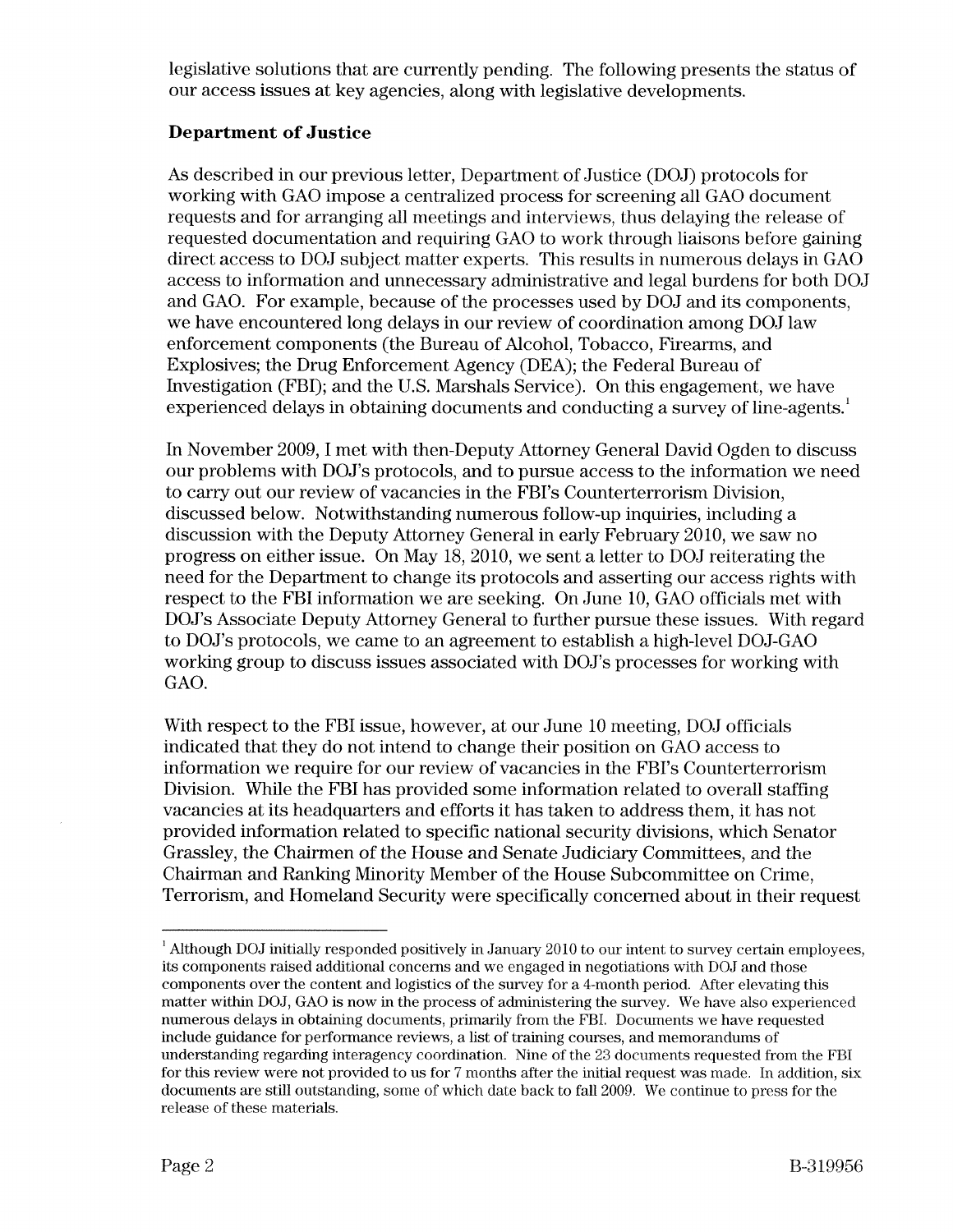to  $GAO<sup>2</sup>$  In denying us this information, DOJ and FBI officials continue to maintain that counterterrorism positions are part of the National Intelligence Program budget and thus outside the realm of GAO's authority. In our previous letter, we described how a DOJ legal opinion regarding GAO's authority to conduct intelligence oversight has had a broad negative impact on our access to information at the FBI and several other agencies that are part of the intelligence community. GAO strongly disagrees with this legal opinion, issued in 1988 by DOJ's Office of Legal Counsel. $^3$  Moreover, we are concerned that this position is now being extended to cover agencies and activities that have long been subject to GAO oversight, such as human capital practices and vacancies within the FBI's Counterterrorism Division. As discussed below, there is ongoing legislative activity in this area that could significantly affect the nature of our relationship with the intelligence community.

We have encountered substantial delays in other reviews at the FBI as well. For example, in our review of the FBI's Public Transportation Information Sharing and Analysis Center, it took the FBI as long as 4 months to provide us with critical documents.<sup>4</sup> In a review involving implementation of provisions of the PROTECT Our Children Act of 2008, we experienced long delays in obtaining materials on forensic analysis of digital evidence produced by the FBI's Office of Technology Development.<sup>5</sup> We understand that the delays were due to multiple reviews of the materials within the FBI and DOJ. In addition to pursuing access in these individual cases, we have elevated to senior FBI officials the need to address the broader pattern of delays we are experiencing at the FBI. I intend to meet with FBI Director Mueller to discuss these issues.

Our results in gaining access on other engagements have been better but still mixed. For example, with regard to our review of federal funding, oversight, and investigations, as well as prosecutions of ACORN organizations, DOJ components- particularly the Office of Justice Programs, the Office of the Inspector General, and the Executive Office of U.S. Attorneys--were very cooperative in responding to us in a timely manner. However, again, the FBI was not as responsive, taking several months to provide the required information.<sup>6</sup> The information the FBI eventually

 $^{\rm 2}$  As noted above, we have aggressively worked to resolve this issue with DOJ since it arose in May 2009. In all of our discussions with DOJ and in our May 18, 2010, letter, we have challenged DOJ's arguments and vigorously asserted GAO's audit and access authority with respect to information on FBI's counterterrorism vacancies. Unfortunately, these efforts have not resolved the issue.

<sup>&</sup>lt;sup>3</sup> Dep't of Justice, Office of Legal Counsel Op., *Investigative Authority of the General Accounting Office,* 12 Op. O.L.C. 171 (Aug. 16, 1988).

<sup>&</sup>lt;sup>4</sup> A number of documents requested in January 2010 were not provided until May 2010.

 $5$  Our request was originally made on December 15, 2009, and renewed on January 14, 2010. The FBI sent a portion of the documents to GAO in April 2010 and made the remainder of the documents available on May 26.

 $\degree$  Specifically, on February 3, 2010, we submitted a formal request to the FBI for descriptions and outcomes of investigations its staff has conducted of ACORN organizations since fiscal year 2005. The FBI did not provide us with this information until May 7, 2010, and in the interim did not respond to our voice mail and email messages regarding the status of our request. The FBI did not provide an explanation as to the cause of the delay, although it did not dispute our access to the requested records.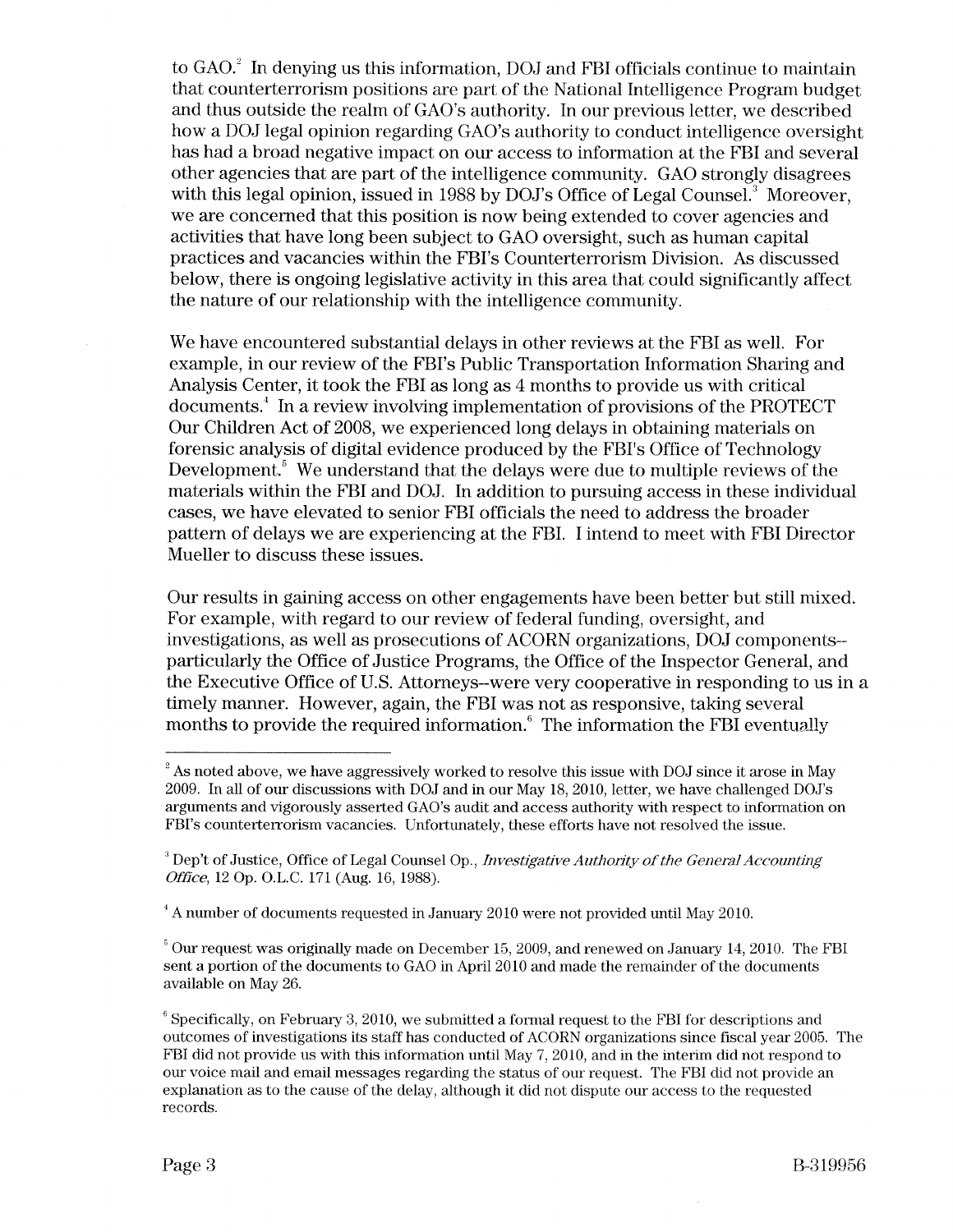provided was helpful in meeting our audit objectives, but receiving it so late complicated our ability to comprehensively address the information in our report, which was issued in mid-June.

Finally, we recently resolved a matter regarding DOJ resistance to providing GAO with access to the Social Security numbers of physicians in the DEA registrant database for our review of Medicare prescription drug abuse. Even though GAO has a statutory right to this information, DOJ raised concerns about providing it. After we explained that our objectives could be satisfied by accessing the information onsite at DEA, we were provided on-site access to the entire database.<sup>7</sup>

#### **Department of Homeland Security**

As discussed in detail in our September letter, the Department of Homeland Security (DHS) has posed challenges for GAO since it began operations in 2003. DHS processes for dealing with GAO have historically involved centralized control over our access requests and layered and time-consuming reviews of documents before they are released to GAO. Congress has taken action to improve GAO's access at DHS by imposing reporting and other requirements on the Department.<sup> $\textdegree$ </sup> In addition, we have been working cooperatively with DHS to revise its protocols for working with GAO, with particular attention to the need for DHS to give GAO direct access to program officials; speed up internal review processes; provide GAO with immediate access to records that are readily available and should not require review; and provide GAO access to certain draft and other non-final documents. *<sup>9</sup>*

On June 8, 2010, the Secretary of Homeland Security signed a Directive revising the Department's overall protocol for dealing with GAO. The revised protocol represents an important step toward DHS improving its processes and signals a commitment to providing GAO with more timely access. DHS officials are continuing to work on the implementing instruction.<sup>10</sup> We hope that DHS moves expeditiously to finalize and implement the instruction in coordination with GAO so that systemic changes can begin to take place to improve GAO's access.

As noted with respect to DOJ, DHS has in some instances resisted providing information based on the "intelligence" aspects of some of its operations. For example, as discussed in our September letter, we have experienced delays in

<sup>7</sup> GAO initially requested the information in October 2009, and was granted access in March 2010.

 $8$  For example, the fiscal year 2009 appropriations act for DHS required it to submit quarterly reports to the Senate and House Appropriations Committees and GAO of each instance where a GAO request for records was not granted within 20 calendar days and where a GAO request for an interview was not granted within 7 calendar days. Consolidated Security, Disaster Assistance, and Continuing Appropriations Act, 2009, Pub. L. No. 110-329, 122 Stat. 3574, 3652 (2008).

 $\degree$  The reports submitted by both the Senate and House Appropriations Committees accompanying the respective DHS fiscal year 2010 appropriations bills urged DHS to adopt the practices of other federal agencies regarding interaction with GAO, specifically including these four areas. S. REP. No. 111-31, at 12 (2009); H.R. REP. No. 111-157, at 19 (2009).

 $10$  DHS has been working on the revised protocol and the implementing instruction for more than a year.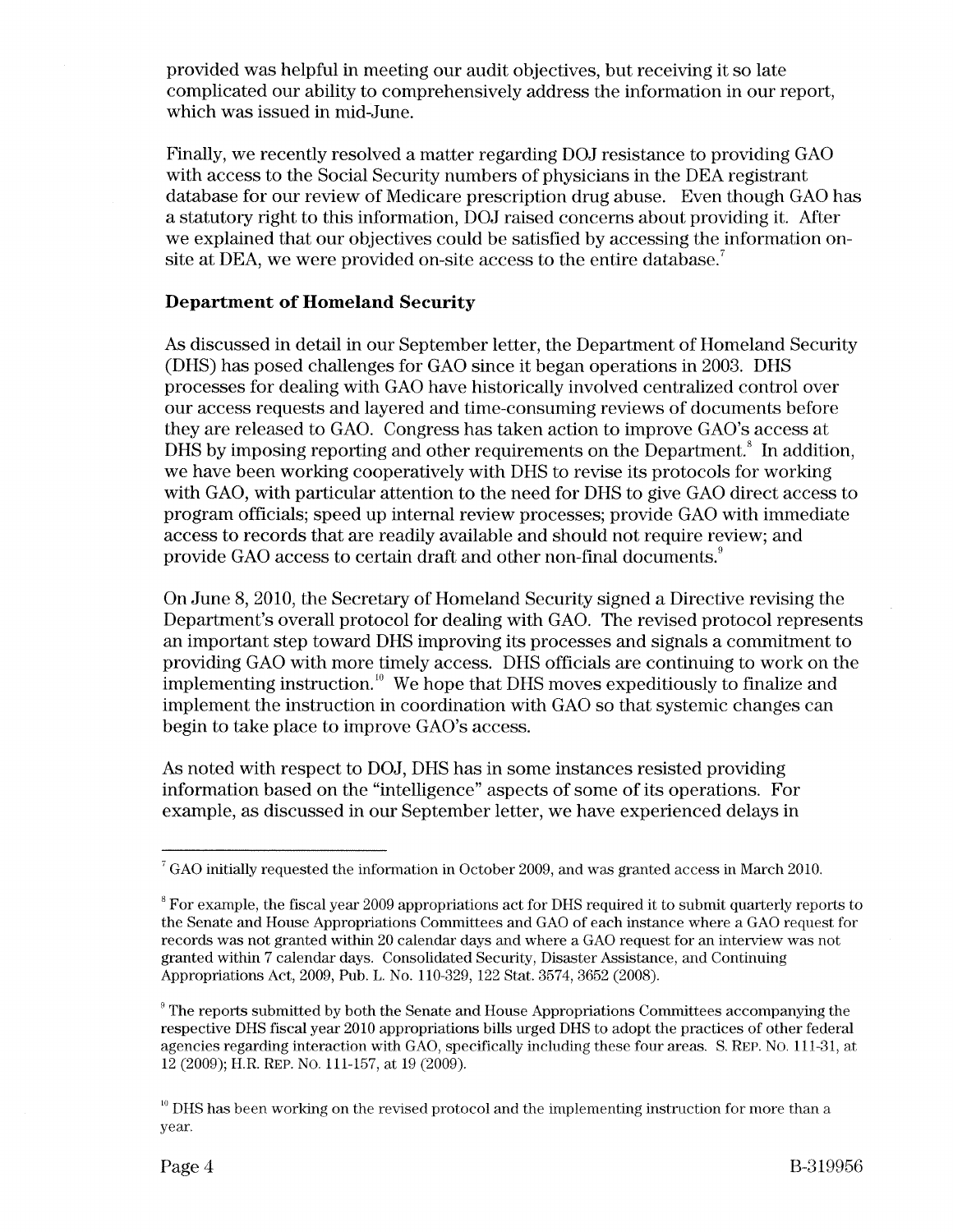obtaining documents for our ongoing review of DHS efforts to share information with state and local partners through its Office of Intelligence and Analysis. **In** one instance, it took DHS more than 6 months to provide us with a DHS-sponsored study that evaluated the office's programs and activities, which was central to addressing our objectives.<sup>11</sup> DHS has also cited the 1988 DOJ legal opinion on intelligence, discussed earlier in this letter and in our previous letter, in declining to provide certain information--including standard operating procedures--even though the review does not focus on intelligence activities. Although we did not receive the full scope of the information initially requested, we ultimately obtained enough to satisfy the objectives of our review.

#### **Department of Health and Human Services**

As we described in our September 2009 letter, the Department of Health and Human Services (HHS) typically cooperates with our access requests, and few significant problems arise. For example, we successfully obtained improvements to GAO's access to automated data information systems maintained by the Centers for Medicare & Medicaid Services (CMS), negotiating an agreement with HHS that reflects our access authority and our responsibilities to Congress. However, HHS continues to deny GAO access to the National Directory of New Hires (NDNH)--a database of employment information that it maintains--for our investigation of federal benefits fraud and other matters. HHS has construed the relevant statute (42 U.S.C. § 653) as precluding GAO access to NDNH because GAO is not listed as an authorized recipient of the data. GAO has utilized alternative means to acquire this data so that we may meet the needs of our congressional requesters. For example, on a current review, GAO is acquiring hiring data from the states that originally supplied the information to HHS. Every state receives federal grant funds to provide the data to HHS, and GAO has made requests utilizing its access-to-grantee records authority. While this approach has yielded success from most states, two states denied GAO access to the databases after receiving advice from HHS not to respond, based on its view that GAO is not entitled to the data. As discussed below, pending legislation--the Government Accountability Office Improvement Act of 2010, H.R. 2646, and a companion bill, S. 2991-would confirm GAO access rights in cases like this one by refuting agency interpretations that deny GAO access simply because a program statute does not explicitly reference GAO.

As noted in our previous letter, the Food and Drug Administration (FDA) is generally responsive to our requests, but we have experienced significant delays in obtaining requested information from FDA and scheduling meetings with FDA officials. A recent example occurred during a GAO review of surrogate endpoints in the drug approval process, where it took approximately 5 months for FDA to provide complete and accurate information on certain drugs approved using surrogate endpoints $^{12}$  and

<sup>&</sup>lt;sup>11</sup> GAO requested an April 2009 Homeland Security Institute Report on the Office of Intelligence and Analysis in July 2009, but did not receive it until January 2010.

 $12$  As an alternative to demonstrating a drug's effectiveness by its impact on a clinical endpoint, sponsors may submit and FDA may approve applications based on clinical trials that demonstrate a new drug's impact on a surrogate endpoint--a laboratory measure or physical sign used as a substitute for a clinical endpoint-that reasonably predicts a clinical benefit.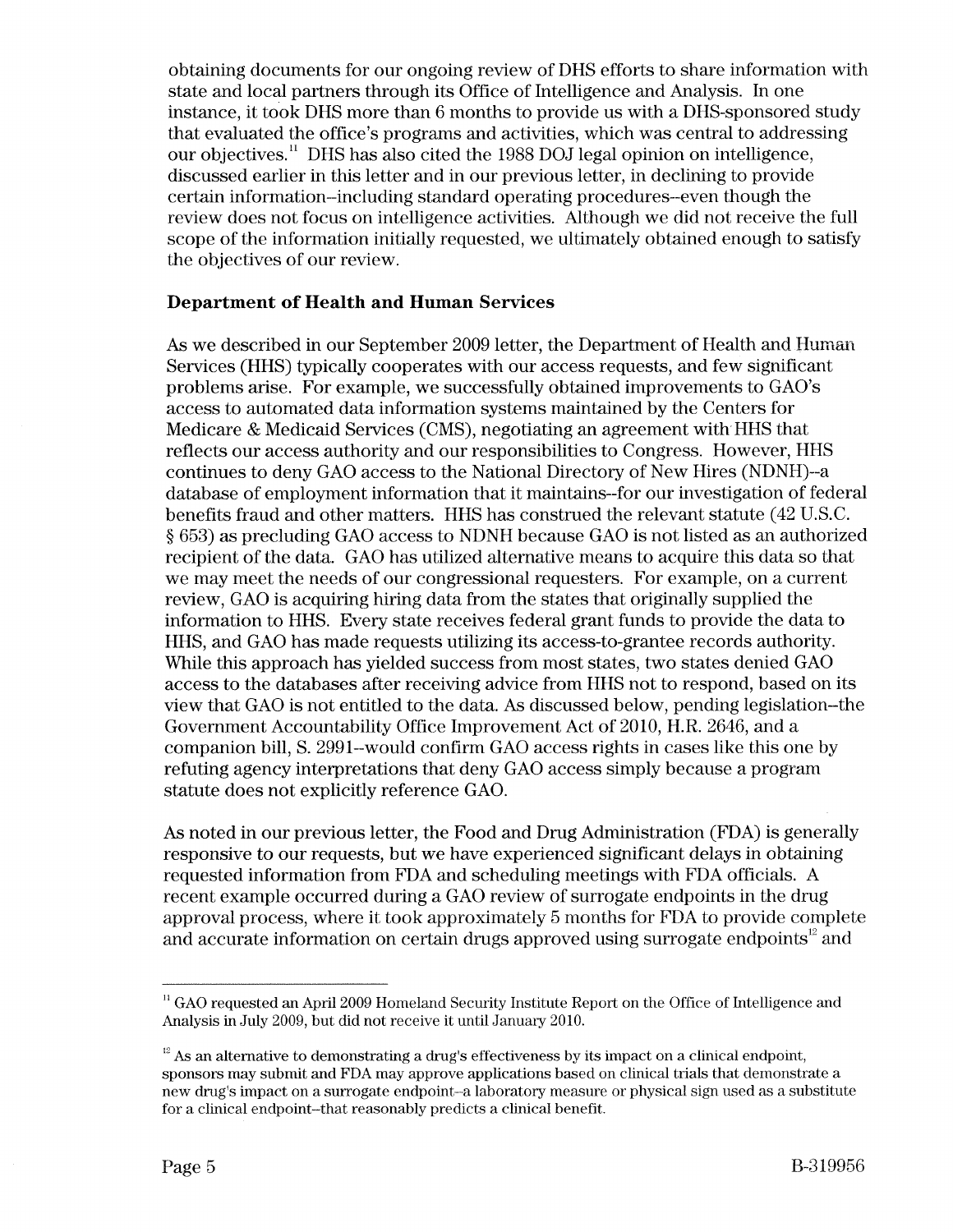the status of required follow-up studies by drug manufacturers.<sup>13</sup> The causes of these delays are unclear. However, we are in the process of holding discussions with senior FDA officials--specifically, the Principal Deputy Commissioner and the Acting Deputy Commissioner for Policy, Planning, and Budget-to address this matter.

In addition, FDA's restrictive interpretation of section 301(j) of the Federal Food, Drug, and Cosmetic Act  $(21 \text{ U.S.C.} \text{ § } 331(i))$  has continued to result in delays and unnecessary procedural steps for GAO and our congressional requesters.<sup>14</sup> In an ongoing GAO review of medical device recalls, FDA has declined to provide GAO with access to recall files until trade secrets information can be redacted. **In** another review, involving the FDA response to heparin contamination,<sup>15</sup> the FDA inappropriately redacted information that it initially--and inaccurately--identified as trade secrets from reports provided to GAO, thus delaying the response. $^{\scriptscriptstyle{16}}$  As noted above, the pending GAO Improvement Act of 2010 would remedy this problem by confirming GAO's statutory right of access to information such as that maintained by FDA under the Federal Food, Drug, and Cosmetic Act.

# **Department of State**

The State Department has generally provided GAO with the information needed to carry out its mission and has built-in mechanisms to ensure that overall interaction is positive. As you know, however, we experienced protracted difficulties in obtaining passport recipient data from the State Department to respond to Senator Grassley's and Senator Baucus' request for an investigation of the number of passport recipients who have failed to pay their federal taxes or are registered sex offenders. After numerous attempts to negotiate access to the data over the course of a year, we ultimately obtained the data and are in the process of issuing our report on the investigation.<sup>17</sup>

## **Department of Defense**

Overall, GAO has good access at the Department of Defense (DOD), and we routinely receive the information we need to carry out our responsibilities. **In** our September letter, however, we noted that GAO has had difficulty over the past year getting access to operational plans and information regarding potential future military operations due to a revision to a Department of Defense (DOD) Instruction governing

 $13$  GAO initially requested the information in July 2008 and received it in December 2008.

<sup>&</sup>lt;sup>14</sup> FDA narrowly interprets its authority to disclose trade secrets information under that section as precluding direct access by GAO, allowing GAO access only for studies conducted at the request of a chair of a committee or subcommittee of jurisdiction, and then only if the request specifically refers to trade secrets inforrnation. In part because of the way FDA maintains data, its position has adversely affected GAO's access to inforrnation beyond trade secrets. It also leads to the anomalous result that GAO can obtain certain inforrnation when conducting work for a committee chair, but not when we conduct the same work for the ranking member.

 $15$  Heparin is a medication used to prevent and treat blood clots.

 $<sup>16</sup>$  In one example, GAO requested a document in October 2009, received a redacted version of the</sup> document in January 2010, and eventually received an unredacted version in April 2010.

 $17$  GAO originally requested the data in September 2008, and received it in October 2009.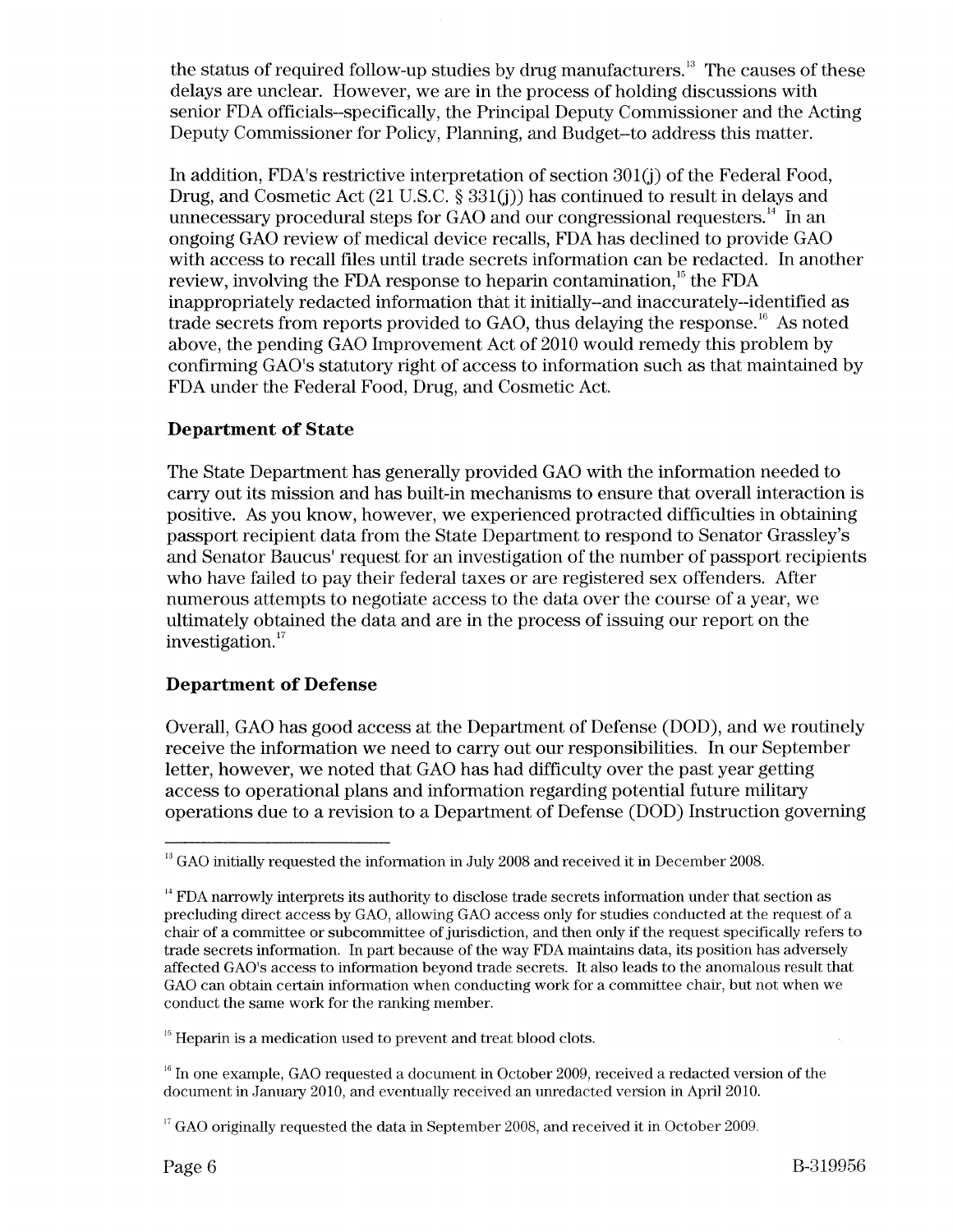how DOD responds to GAO requests for access to records.<sup>18</sup> Since that time, GAO has continued to engage in high-level discussions with DOD leadership regarding the policy. DOD agreed in November 2009 to provide GAO with broader access to a category of "civil support plans," which should result in greater cooperation in the future on critical work examining domestic operations planned and conducted by Northern Command. **In** addition, in January 2010, DOD agreed that the language of its Instruction may not appropriately reflect GAO's authority and assented to new language to modify the policy.<sup>19</sup> We will continue to monitor the actual impact on GAO's access to ensure we obtain operations plans and related information in a timeframe consistent with meeting our reporting obligations to Congress.

We cited several specific examples of ongoing issues resulting from DOD's plans policy in our September letter. On one of those matters, DOD's refusal to provide requested plans for our work to determine how DOD is incorporating contractor support into its operational planning processes, we were unable to reach a successful resolution with DOD. Our report, issued in March 2010 after a long delay, contained a scope limitation reflecting this issue.<sup>20</sup> On two matters, regarding interagency coordination for homeland defense and civil support missions and DOD requirements for defense support to civil authorities, DOD's decision to provide GAO with broader access to civil support plans ultimately resulted in our ability to review the required documents.<sup>21</sup> Finally, after determining that the document should not have been withheld under the Instruction in the first place, DOD eventually provided a "Troopsto-task" study analyzing how many Army Brigade Combat Teams should be stationed in Europe for our ongoing review of Army realignment. $^{22}$ 

As you note in your letter, we encountered access issues at the Navy during our review of the ongoing Littoral Combat Ship competition. **In** particular, we experienced delays in obtaining requested cost estimation documentation, contracts, and cost and schedule performance data. $^{23}$  While we were able to work with the Navy to resolve the situation and all required information was eventually provided, delays extending over 6 months negatively impacted the efficiency of GAO's work.

 $21$  GAO was not provided access to certain documents requested in March 2009 until March 2010.

<sup>&</sup>lt;sup>18</sup> The new Instruction, DOD Instruction 7650.01, was pending during 2008 and issued in January 2009. It currently states that GAO "will not normally be granted access to operational plans or to information about potential future military operations" unless an "exception" is granted by the Under Secretary of Defense for Policy on a case-by-case basis.

 $I<sup>19</sup>$  The Deputy Secretary of Defense endorsed a revision of the policy in an April 6, 2010, letter to GAO. Formal revision of the Instruction is still pending.

 $20$  GAO initially requested and was denied access to certain operational plans in December 2008. Because of these delays we were not able to issue our report until 6 months after our planned issuance date. GAO, *Warfighter Support: DOD Needs to Improve Its Plannjng for Using Contractors to Support Future Military Operations, GAO-10-472 (Washington, D.C.: March 30, 2010).* 

 $^{22}$  GAO requested a copy of the study in July 2009, and DOD provided read-only access to it in November 2009.

 $^{23}$  GAO requested a number of documents in May and June of 2009, but did not resolve all access issues until December 2009.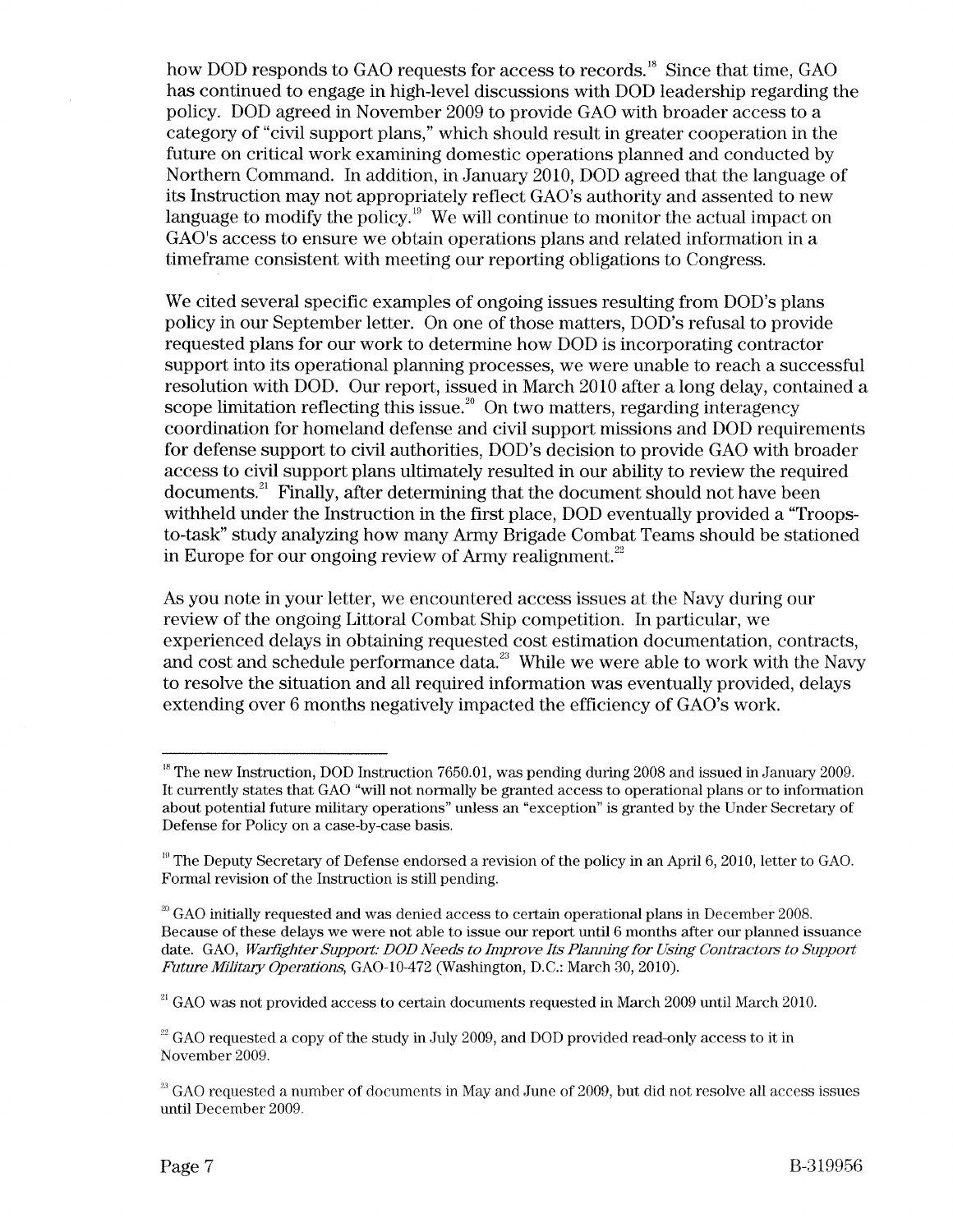In our review of the Navy's transition from the Navy-Marine Corps Intranet to a replacement system known as NGEN, the Navy has generally cooperated with our document request; however, we have experienced delays in obtaining access to two key reports. In early January 2010, GAO requested the reports, which were prepared by a consulting firm for the Navy regarding the valuation of certain contractor assets involved in the transition to NGEN. Despite GAO's clear statutory right of access to those reports, and assurances provided with respect to our intended use of the information, the Navy initially refused to make the reports available on the grounds that they included "attorney-work product" or "source-selection sensitive" information. GAO elevated the matter through formal correspondence to the Navy asserting our access rights and direct discussions with the Navy General Counsel. The Navy recently provided us with one of the reports in its entirety and a redacted version of the second report. We will continue to press for access to all of the information we need to complete our review.

#### **National Aeronautics and Space Administration**

The National Aeronautics and Space Administration (NASA) is generally cooperative in providing information needed to conduct our audit work. However, for GAO's first two annual assessments of NASA's major projects, published in March 2009 and February 2010, NASA denied GAO's requests for access to certain project information, known as the Cost Analysis Data Requirement (CADRe).<sup>24</sup> As we prepared to publish our first annual assessment without having received the information, language included in the explanatory statement accompanying the Omnibus Appropriations Act, 2009, directed NASA to provide such information in the future.<sup>25</sup> However, NASA again denied access to the CADRe information for our second annual review, which was issued in February 2010. While we were still able to meet our basic objectives of reporting cost, schedule, and performance status of NASA's major projects, this limited our ability to develop longer term perspectives on projects earlier in development and to assess NASA's efforts to improve preliminary cost and schedule estimating. NASA has since agreed to provide the CADRe documents for GAO's third annual review, which is currently underway, and we received those documents in early June.

<sup>&</sup>lt;sup>24</sup> These annual assessments are conducted pursuant to a reporting requirement established by the Appropriations Committees in December 2007, directing GAO to prepare project status reports on selected large-scale NASA programs, projects, and activities. House Comm. on Appropriations, 110<sup>th</sup> Cong., *HR. 2765IPublic Law 110-161 Legislative Text and Explanatory Statement,* at 300 (Comm. Print 2008).

 $25$  The explanatory statement provided that

NASA is directed to cooperate fully and to provide timely program analysis, evaluation data, and relevant information to GAO so that it can conduct this review and meet the annual Congressional mandate. Such information includes, but is not limited to, copies of preliminary cost estimates, access to relevant online agency applications, databases, and web portals, and access to information from contractor and agency personnel.

<sup>31</sup> Cong. Rec. H1824-25 (Feb. 23, 2009). The Act itself specified that the explanatory statement was to have the same effect as a joint explanatory statement of a committee of conference. Pub. L. No. 111-8, § 4 (2009).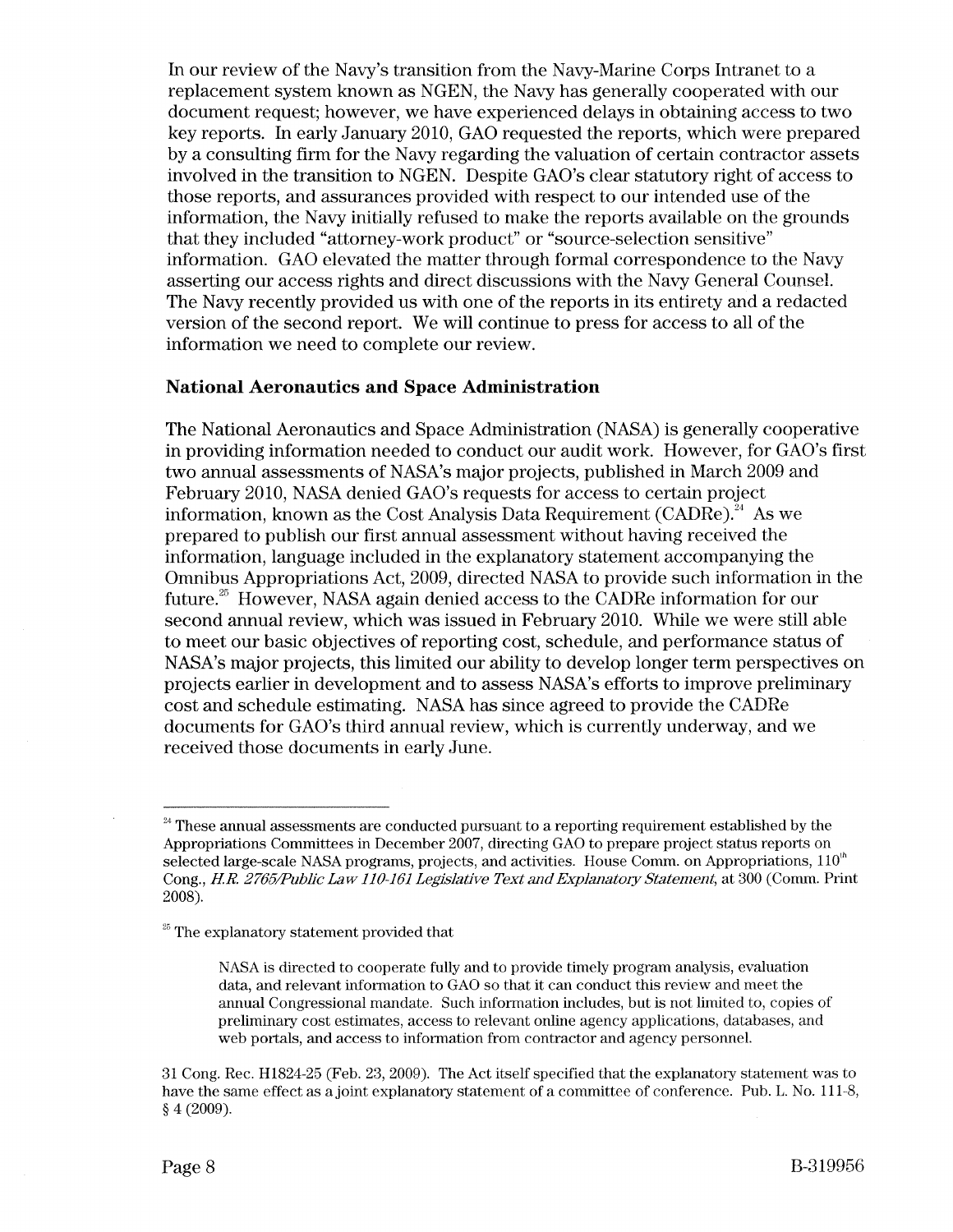## **Non-Federal Entities**

GAO generally does not have a right of access to the records of non-federal entities. However, GAO may have a right to such records where provided by law or agreement, such as in the grant context.<sup>26</sup> Alternatively, it may request that nonfederal entities provide information voluntarily.

As noted above, in an ongoing investigation of federal benefits fraud and other matters, GAO has gained access to new hire data from a number of states, although two states declined to cooperate, citing HHS' advice that GAO is not entitled to the data. **In** another investigation involving different federally funded databases (child abuser registries), a number of states have cooperated, but a few have resisted based on state confidentiality laws. **In** this case, HHS is actively assisting GAO in resolving the issue with the states that have not responded.

On another matter, in connection with a study of private investment in nursing homes for Senator Grassley, we contacted 10 private investment firms for information on nursing horne ownership and involvement in nursing horne operations. One firm did not respond to our repeated inquiries. **In** addition, we experienced significant delays in obtaining information from several other firms and were only able to do so after repeated inquiries using a variety of methods.  $27$ 

## **Legislative Developments**

#### The GAO Act

Since our September letter, the Government Accountability Office Improvement Act of 2010, H.R. 2646, passed the full House of Representatives, $^{28}$  and a companion bill--S. 2991–was introduced in the Senate.<sup>29</sup> These bills would strengthen GAO's access authority in several significant respects. For example, both bills contain a legislative remedy for the district court's decision in *Walker v. Cheney*, the case arising from GAO's efforts to obtain information about the operations of Vice President Cheney's energy task force.<sup>30</sup> Specifically, they reaffirm and make express  $GAO's$  authority

 $26$  There are a number of crosscutting statutory provisions that give GAO access to certain classes of grantees, such as 31 U.S.C. § 7304 and 31 U.S.C. § 6503(h). Alternatively, specific grant program statutes may authorize GAO to access the records of federal grant recipients. GAO's access rights are also addressed in the grant management "common rules" and OMB guidance applicable to grants to state, local, and tribal governments.

 $27$  We have provided further details on this matter under separate cover, as requested by Senator Grassley's staff.

 $^{28}$  H.R. 2646 was passed by the House on January 13, 2010.

 $29$  S. 2991 was introduced in the Senate on February 4, 2010, by Senators McCaskill and Collins.

 $^{30}$  230 Fed. Supp. 2d 51 (D.D.C. 2002). In *Walkerv. Cheney*, the U.S. District Court for the District of Columbia decided-wrongly, in our view-that the Comptroller General lacked standing to sue to enforce GAO's right of access to records. While we believe another court considering this issue would likely reach a different decision, passing new legislation is the most expedient way to confirm the authority of the Comptroller GeneraL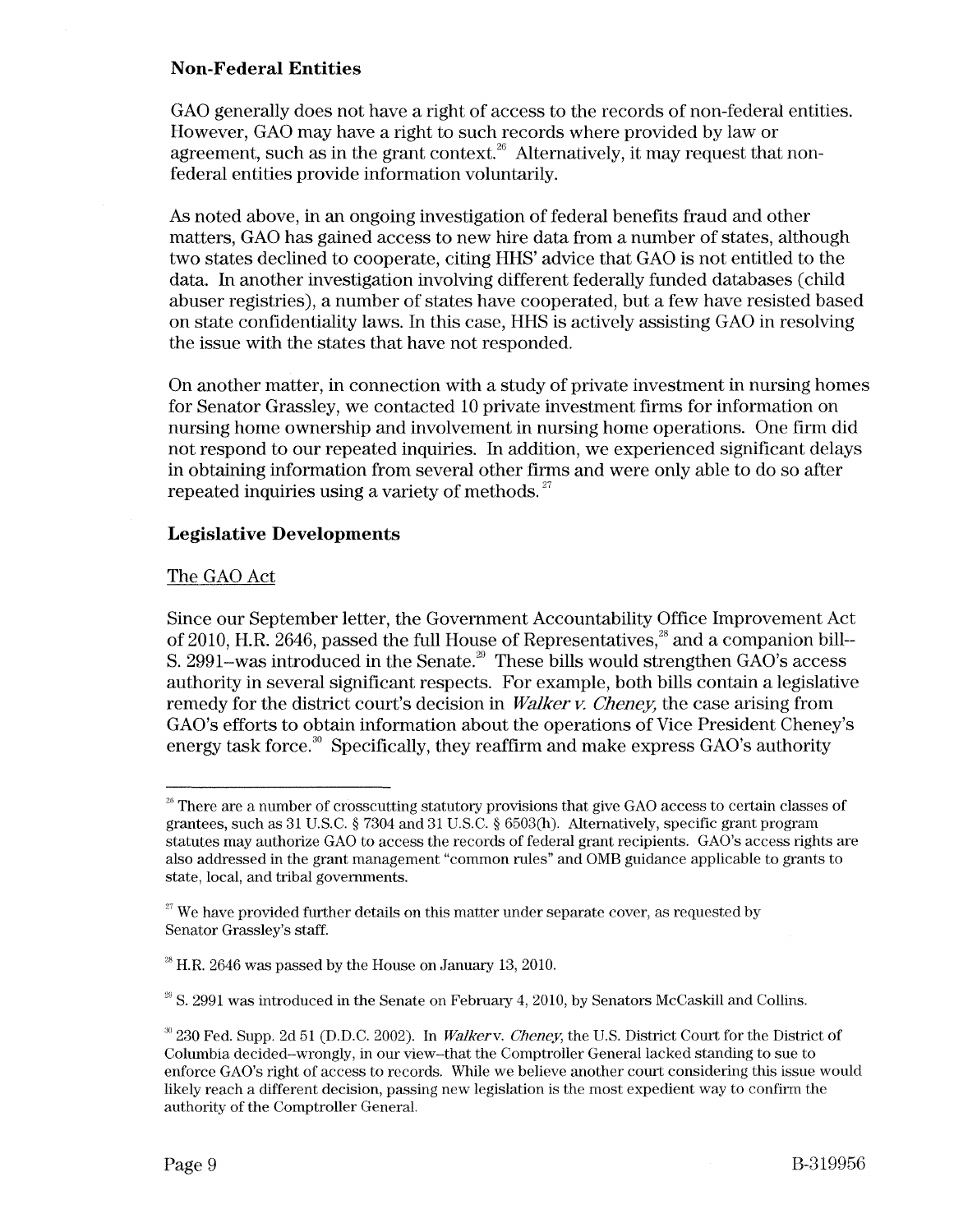under 31 U.S.C. § 716(b) to pursue litigation to enforce its rights of access. The bills also contain a rule of construction intended to confirm GAO's access authority in 31 U.S.C. § 716(a) by providing that it may not be limited other than through express statutory language. $31$  This confirmation of our authority refutes agency interpretations that deny GAO access simply because a program statute does not explicitly reference GAO. As discussed above, examples include HHS' interpretation of the Social Security Act pertaining to the National Directory of New Hires, as well as the FDA's interpretation of section  $301(j)$  of the Federal Food, Drug, and Cosmetic Act.<sup>32</sup> Enactment of the rule of construction would result in enhanced congressional oversight in these areas. Additional provisions clarify GAO's authority in certain respects such as by confirming our right to copy agency records.<sup>33</sup>

## Patient Protection and Affordable Care Act

In our September 2009 letter, we noted that HHS, while generally cooperative, had taken the position that the Social Security Act prohibited the Centers for Medicare & Medicaid Services from providing GAO and others with certain data collected from sponsors of Medicare Part D plans. The recently enacted Patient Protection and Affordable Care Act resolved this matter, amending the Social Security Act to expressly provide for GAO access to the information in dispute for purposes of, and to the extent necessary, in carrying out health oversight activities.<sup>34</sup> While this recent change will facilitate GAO's contributions to congressional oversight of Part D, it could have the unintended consequence of undermining GAO's statutory right of access to agency records.<sup>35</sup> A rule of construction like the one described above, in the proposed GAO Improvement Act of 2010, would be consistent with the recent action on Part D, while also addressing this potential effect.

 $33$  While GAO's authority to inspect records includes the right to copy them-as recognized by the courts in analogous contexts-agency officials have occasionally insisted that GAO review agency records only on site, without making copies, even where no practical justification exists.

<sup>34</sup> Pub. L. No. 111-148, § 6402(b)(1), 124 Stat. 119, (2010) (amending section 1860D-15(f)(2) of the Social Security Act, codified at  $42$  U.S.C. § 1395w-115(f)(2)).

<sup>&</sup>lt;sup>31</sup> The rule of construction states:

No provision of any law in existence on the date of enactment of this section or enacted after such date shall be construed to limit, amend, or supersede the authority of the Comptroller General to obtain any information, to inspect any record, or to interview any officer or employee under this section, except to the extent such provision expressly and specifically refers to this section and provides for such limitation, amendment, or supersession .

 $2<sup>32</sup>$  An additional example, which would be addressed by the rule of construction, is the Federal Trade Commission's (FTC) interpretation of the Hart-Scott-Rodino Act, as amended. The FTC has cited a provision of this act, which exempts information from public disclosure but states it is not intended to prevent disclosure to any authorized congressional committee or subcommittee, to deny GAO access to premerger information. 15 U.s.C. § 18a(h).

<sup>&</sup>lt;sup>35</sup> GAO has long taken the position that, in light of its clear and unambiguous statutory right of access and the well-established presumption against implied repeals, disclosure to GAO need not be expressly provided for where disclosures are otherwise limited.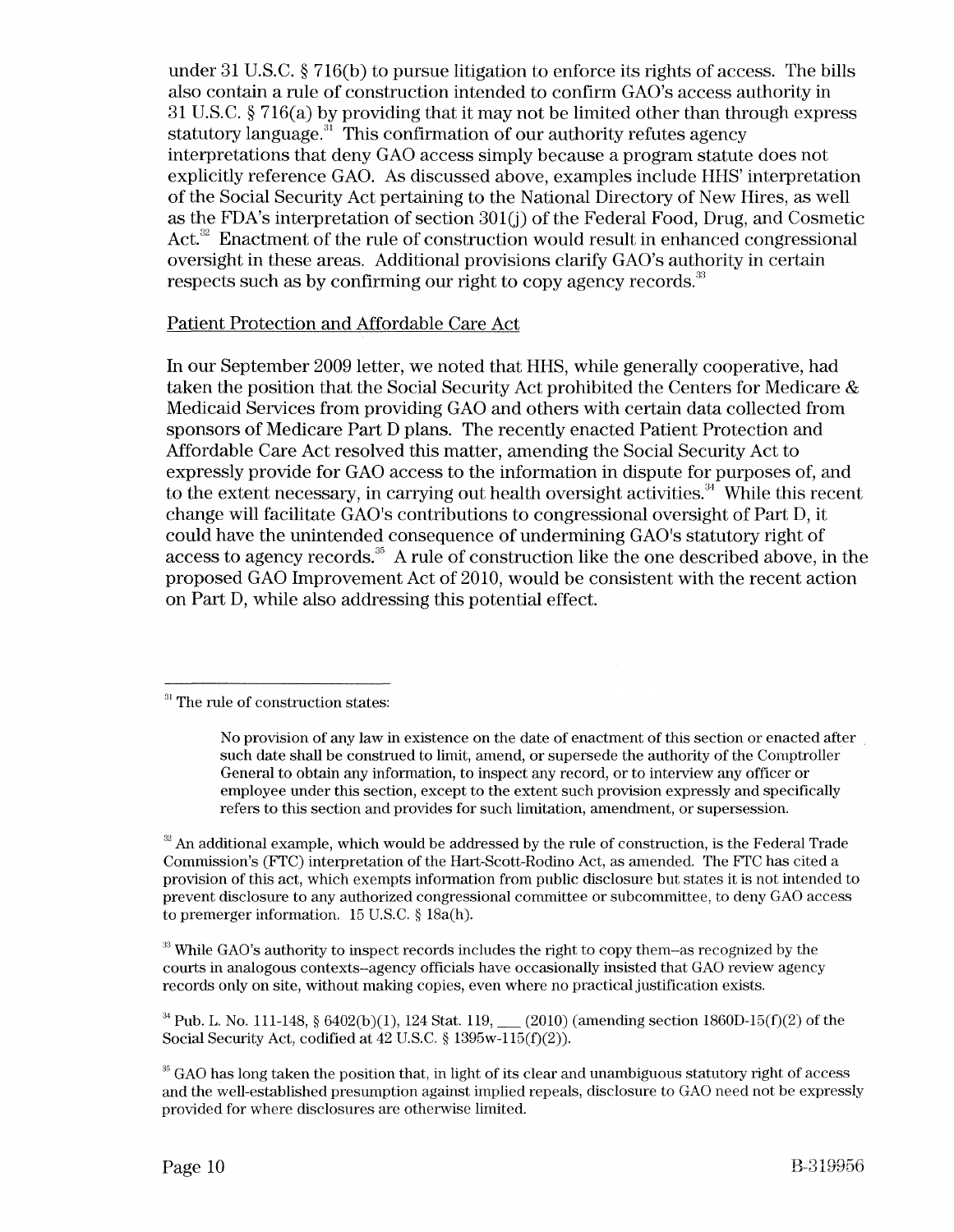# Intelligence

As previously described, the DOJ position regarding GAO authority to conduct intelligence oversight has had a broad negative impact on our access to information at several agencies that are part of the intelligence community. As noted in our September letter, the Senate intelligence authorization bill for fiscal year 2010 contained a provision confirming our authorities and refuting  $DOJ$ 's position.<sup>36</sup> Since that time, the House has passed its own version of the intelligence authorization, with a provision that would require the Director of National Intelligence to ensure that GAO is provided with access to information necessary for intelligence community work on behalf of congressional committees of jurisdiction.<sup>37</sup> The Administration responded by warning that the President's senior advisors would recommend that the President veto the intelligence authorization if it included either of these provisions.<sup>38</sup> In my letter dated March 18, 2010, copy enclosed, I advised the intelligence committees of GAO's statutory right of access to the information involved and clarified several misstatements of law and fact within the Administration's response.<sup>39</sup> There have been no formal developments with respect to the intelligence authorization bills since that time, but recently, the House adopted another GAO intelligence access provision as a floor amendment to the House version of the National Defense Authorization Act for Fiscal Year 2011.<sup>40</sup>

# Federal Reserve

The Emergency Economic Stabilization Act requires GAO to report at least every 60 days on the findings resulting from our oversight of the actions taken under the Troubled Asset Relief Program (TARP). However, as described in our September

38 Letter from Peter R. Orszag, Director, Office of Management and Budget, to the Honorable Dianne Feinstein, Chairwoman, Select Committee on Intelligence, United States Senate (March 15, 2010).

 $39$  Letter from Gene L. Dodaro, Acting Comptroller General, U.S. Government Accountability Office, to the Chairman and Vice Chairman, Select Committee on Intelligence, United States Senate, and Chairman and Ranking Republican, Permanent Select Committee on Intelligence, House of Representatives (March 18, 2010).

 $36$  Section 335 of the Senate bill, S. 1494, would amend title 31 of the United States Code by reaffirming GAO's authority to perform audits of elements of the intelligence community at the request of relevant committees of jurisdiction. Intelligence Authorization Act for Fiscal Year 2010, S. 1494, 111th Cong. § 335 (as passed by the Senate, Sep. 16, 2009). It would also permit GAO to conduct an audit "involving intelligence sources and methods or covert actions," upon request of one of the congressional intelligence committees, while also establishing new procedures and directing elements of the intelligence community to cooperate fully with GAO.

<sup>&</sup>lt;sup>37</sup> Section 335 of the House bill, H.R. 2701, would amend title V of the National Security Act of 1947 (50 U.S.C. § 413 et seq.) by directing the Director of National Intelligence to ensure that GAO personnel are provided with "access to all information in the possession of an element of the intelligence community" necessary to conduct an audit requested by a committee of Congress with jurisdiction over the program or activity. Intelligence Authorization Act for Fiscal Year 2010, H.R. 2701, l1lth Cong.  $\S 335$  (as passed by the House, Feb. 26, 2010). It would also provide an exception restricting access to such information where the Director of National Intelligence determines the information "is necessary to protect the vital national security interests of the United States."

<sup>&</sup>lt;sup>40</sup> National Defense Authorization Act for Fiscal Year 2011, H.R. 5136, 111<sup>th</sup> Cong. § 923 (as passed by the House, May 28,2010).